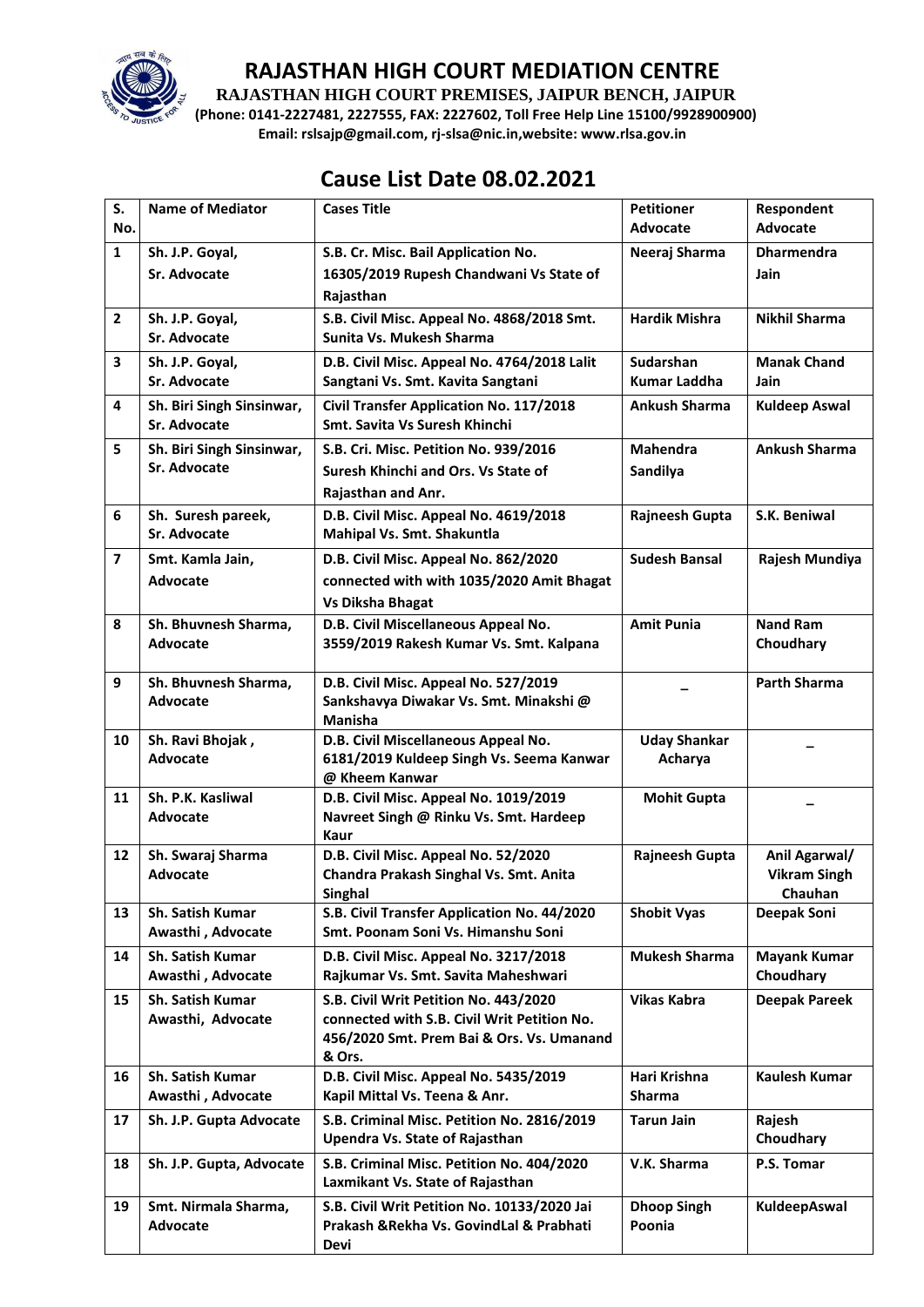

**RAJASTHAN HIGH COURT PREMISES, JAIPUR BENCH, JAIPUR**

**(Phone: 0141-2227481, 2227555, FAX: 2227602, Toll Free Help Line 15100/9928900900) Email: rslsajp@gmail.com, rj-slsa@nic.in,website: www.rlsa.gov.in**

| 20 | Ms. Raj Sharma,   | D.B. Civil Misc. Appeal No. 4685/2019 Smt.       | <b>Arvind Kumar</b>  | Ajay Sharma          |
|----|-------------------|--------------------------------------------------|----------------------|----------------------|
|    | Advocate          | Renu Tiwari @ Renu Gautam Vs. Ravi               | <b>Bhardwaj</b>      |                      |
|    |                   | <b>Prakash Tiwari</b>                            |                      |                      |
| 21 | Ms. Raj Sharma,   | S.B. Civil Misc. Stay Application No.            | Sunil Kumar Jain     | <b>Bipin Gupta</b>   |
|    | Advocate          | 1583/2020 In S.B. Civil First Appeal No.         |                      |                      |
|    |                   | 564/2020 Bacchu Singh Jain Vs. Magan             |                      |                      |
|    |                   | <b>Chand Jain</b>                                |                      |                      |
| 22 | Sh. Manoj Sharma, | D.B. Civil Misc. Appeal No. 5092/2019            | <b>Rahul Kamwar</b>  | <b>Pallay Sharma</b> |
|    | Advocate          | Somesh Yaday Vs. Smt. Mithlesh Yaday             |                      |                      |
| 23 |                   | PIM Application No. 02/2021                      | Shantanu Soni        |                      |
|    |                   | Punjab & Sind Bank Vs. M/s Agam Arts &           |                      |                      |
|    |                   | Anr.                                             |                      |                      |
| 24 |                   | PIM Application No. 01/2021                      | <b>Shantanu Soni</b> |                      |
|    |                   | Punjab & Sind Bank Vs. M/s Oval Creation &       |                      |                      |
|    |                   | Anr.                                             |                      |                      |
| 25 |                   | Application No. 132/2020<br>Indian<br><b>PIM</b> | Vijendra Kumar       |                      |
|    |                   | <b>Overseas Bank Vs M/s Shivalik Pharma</b>      |                      |                      |

**Learned Advocates are requested to get such matters referred to Mediation Centre, which in their opinion can be mutually settled by the parties on persuasion by trained Mediators, especially the matters arising out of matrimonial/ family disputes – divorce petitions, maintenance, custody of children, suit for injunction and/or declaration, partition, specific performance, recovery of possession, money suits, disputes between the landlord and tenant, Negotiable Instruments Act, Company matters and the matters of like nature. Learned Advocates may also provide the list of such cases to the Registrar (Judicial) Rajasthan High Court, Bench at Jaipur.** 

 **By Order**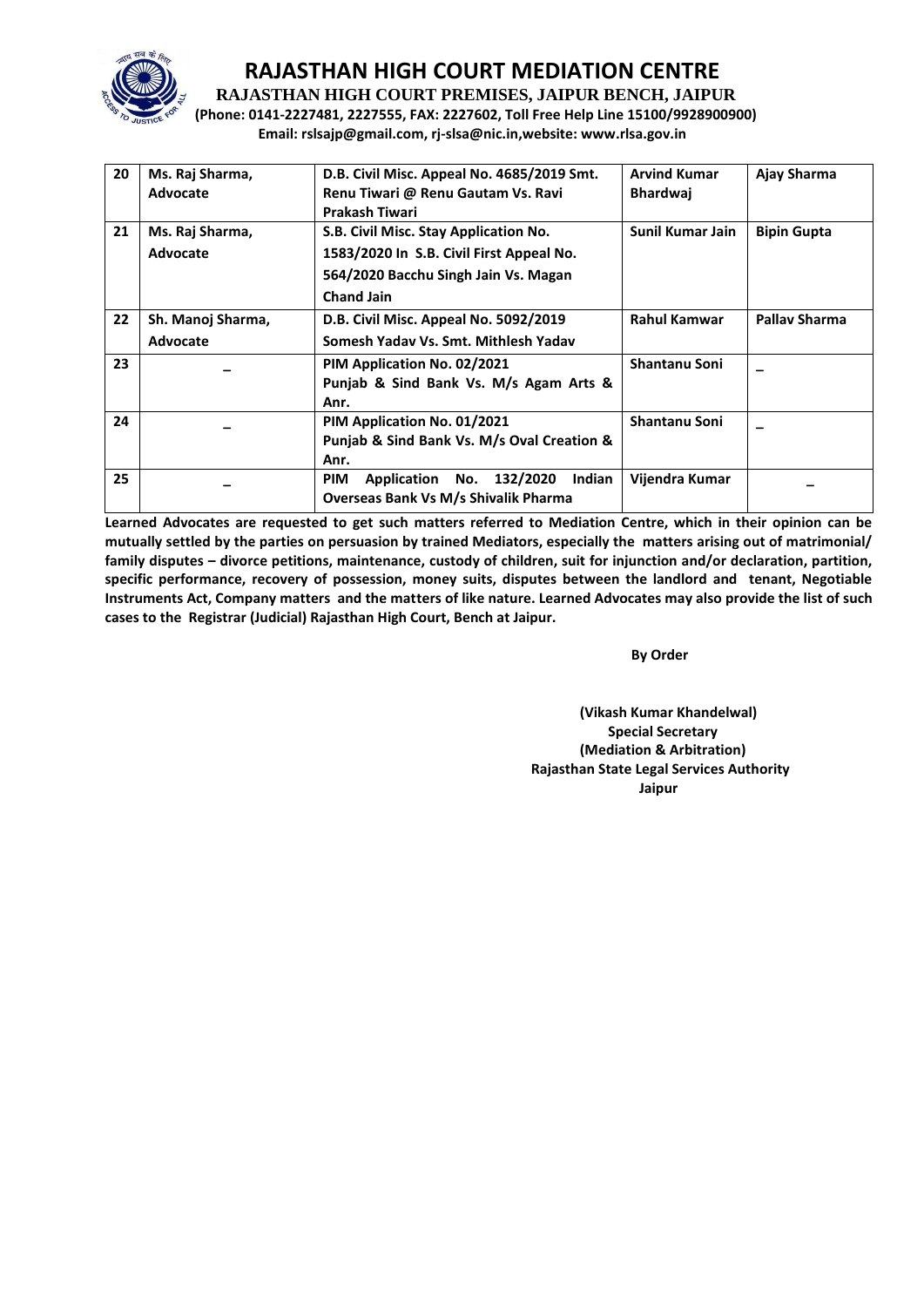

**RAJASTHAN HIGH COURT PREMISES, JAIPUR BENCH, JAIPUR**

**(Phone: 0141-2227481, 2227555, FAX: 2227602, Toll Free Help Line 15100/9928900900) Email: rslsajp@gmail.com, rj-slsa@nic.in,website: www.rlsa.gov.in**

## **Cause List Date 09.02.2021**

| S.                      | <b>Name of Mediator</b>                          | <b>Cases Title</b>                                                                                                                                                                                                                     | <b>Petitioner</b>                          | Respondent                                  |
|-------------------------|--------------------------------------------------|----------------------------------------------------------------------------------------------------------------------------------------------------------------------------------------------------------------------------------------|--------------------------------------------|---------------------------------------------|
| No.                     |                                                  |                                                                                                                                                                                                                                        | Advocate                                   | <b>Advocate</b>                             |
| $\mathbf{1}$            | Hon'ble Mr. Justice<br>(Retd.) S.K. Garg         | S.B. Civil Writ Petition No. 19081/2019<br>Abdul Rehman & Ors. Vs. Anjuman Islamia<br><b>Committee &amp; Ors.</b><br>Connected with S.B. Cr. Misc. Petition No.<br>19082/2019,<br>19087/2019,<br>19096/2019,<br>19091/2019, 19092/2019 | <b>Tanveer Ahmad</b>                       | <b>Dharmendra</b><br><b>Kumar Srivastav</b> |
| $\overline{2}$          | Hon'ble Mr. Justice<br>(Retd.) S.K. Garg         | S.B. Civil Writ Petition No. 6927/2019 Harish<br>Alias Pintu Vs. Shanti Bai                                                                                                                                                            | <b>Deepak Pareek</b>                       | <b>Amit Dadhich</b>                         |
| 3                       | Hon'ble Mr. Justice<br>(Retd.) D.C. Somani       | D.B. Civil Misc. Appeal No. 6078/2019 Smt.<br>Sanotsh Kumari Vs. Rohit Singh Shekhawat                                                                                                                                                 | <b>Anoop Agarwal</b>                       | <b>Bhim Singh</b><br>Meena                  |
| 4                       | Hon'ble Mr. Justice<br>(Retd.) D.C. Somani       | S.B. Civil Writ Petition No. 15407/2019<br>Khalid Allarakha Vs. Ayub Allarakha                                                                                                                                                         | <b>Amitabh Jatav</b>                       | Manoj Kumar<br><b>Bhardwaj</b>              |
| 5                       | <b>Hon'ble Mr Justice</b><br>(Retd.) D.C. Somani | S.B. Civil First Appeal No. 760/2018 Sulla &<br>Ors. Vs. Firm Sardari Lal Kalicharan                                                                                                                                                   | <b>Manu Bhargav</b><br><b>Lokesh Gupta</b> | Dr. Prakash<br><b>Chand Jain</b>            |
| 6                       | <b>Hon'ble Mr Justice</b><br>(Retd.) D.C. Somani | S.B. Civil Writ Petition No. 15287/2016<br>Smt. Sanotsh Devi and Ors. Vs. Bhanwar Lal<br><b>Kumawat and Ors.</b>                                                                                                                       | Saransh Saini                              | S.N. Kumawat                                |
| $\overline{\mathbf{z}}$ | Sh. Vinodi Lal Mathur,<br><b>Advocate</b>        | D.B. Civil Misc. Appeal No. 4936/2018<br>connected with D.B. Civil Misc. Appeal No.<br>4913/2018 Dayanand Vs. Smt. Vedika @<br>Baby                                                                                                    | <b>Ankit Agarwal</b>                       | J.R. Tantia                                 |
| 8                       | Sh. Vinodi Lal Mathur,<br>Advocate               | D.B. Civil Miscellaneous Appeal No.<br>4860/2019 Smt. Yashoda Vs. Rajendra Bagdi                                                                                                                                                       | Samarth Sharma                             | <b>Mayank Kumar</b><br>Choudhary            |
| 9                       | Sh. Vinodi Lal Mathur,<br><b>Advocate</b>        | D.B. Civil Misc. Appeal No. 544/2020<br>Smt. Guddi Devi Vs. Mohan lal                                                                                                                                                                  | Manoj Ojla                                 | <b>Mohar Pal</b><br>Meena                   |
| 10                      | Sh. Vinodi Lal Mathur,<br><b>Advocate</b>        | S.B. Cr. Misc. Petition No. 6030/2019<br>Patwari Lal Meena (9868648194) Vs.<br>Sumlesh Meena (7734082678) & Anr.                                                                                                                       | Ravindra Kumar<br><b>Paliwal</b>           | Rajneesh Gupta                              |
| 11                      | Smt. Nirmala Sharma,<br><b>Advocate</b>          | S.B. Criminal Misc. Petition No. 8223/2018<br>Bhavik Bharat Shah & Ors. Vs. State of<br>Rajasthan                                                                                                                                      | Raunaksinghvi                              | <b>Divyesh</b><br>Maheshwari                |
| 12                      | Sh. Vikas Jain Advocate                          | S.B. Civil Transfer Application No. 742/2017<br>Majid Khan Vs. Mijjaj and Anr.                                                                                                                                                         | <b>Kapil Gupta</b>                         | L.L. Gupta                                  |
| 13                      | Ms. Anupama<br>Chaturvedi, Advocate              | S.B. Criminal Misc. Bail Application No.<br>11252/2020 Suraj Singh Vs. State of<br>Rajasthan                                                                                                                                           | Rajneesh Gupta                             | <b>Mahesh Sharma</b>                        |
| 14                      |                                                  | PIM Application No. 19/2021<br>M/s Ravi Pharma Pvt. Ltd. Vs. Easa Elevators<br>Pvt. Ltd.                                                                                                                                               | Dr. P.C. Jain                              |                                             |
| 15                      |                                                  | PIM Application No. 13/2021<br>M/s Rajendra Singh Bhamboo Infra Pvt. Ltd.<br>Vs. The Jaipur Development Authority,<br>Jaipur & Anr.                                                                                                    | P.C. Yadav                                 |                                             |
| 16                      |                                                  | PIM Application No. 60/2020 Mrs. Sharda<br>Falor & Ors. Vs. Bajrang Lal Pareek                                                                                                                                                         | Sukriti Kasliwal                           | Ajay Gupta                                  |
| 17                      |                                                  | PIM Application No. 151/2020<br>Shri Vaibhav Meta Cast Private Limited Vs.<br><b>Balaji Stone Crusher</b>                                                                                                                              | <b>Anand Sharma</b>                        | <b>Virendra Singh</b><br>Choudhary          |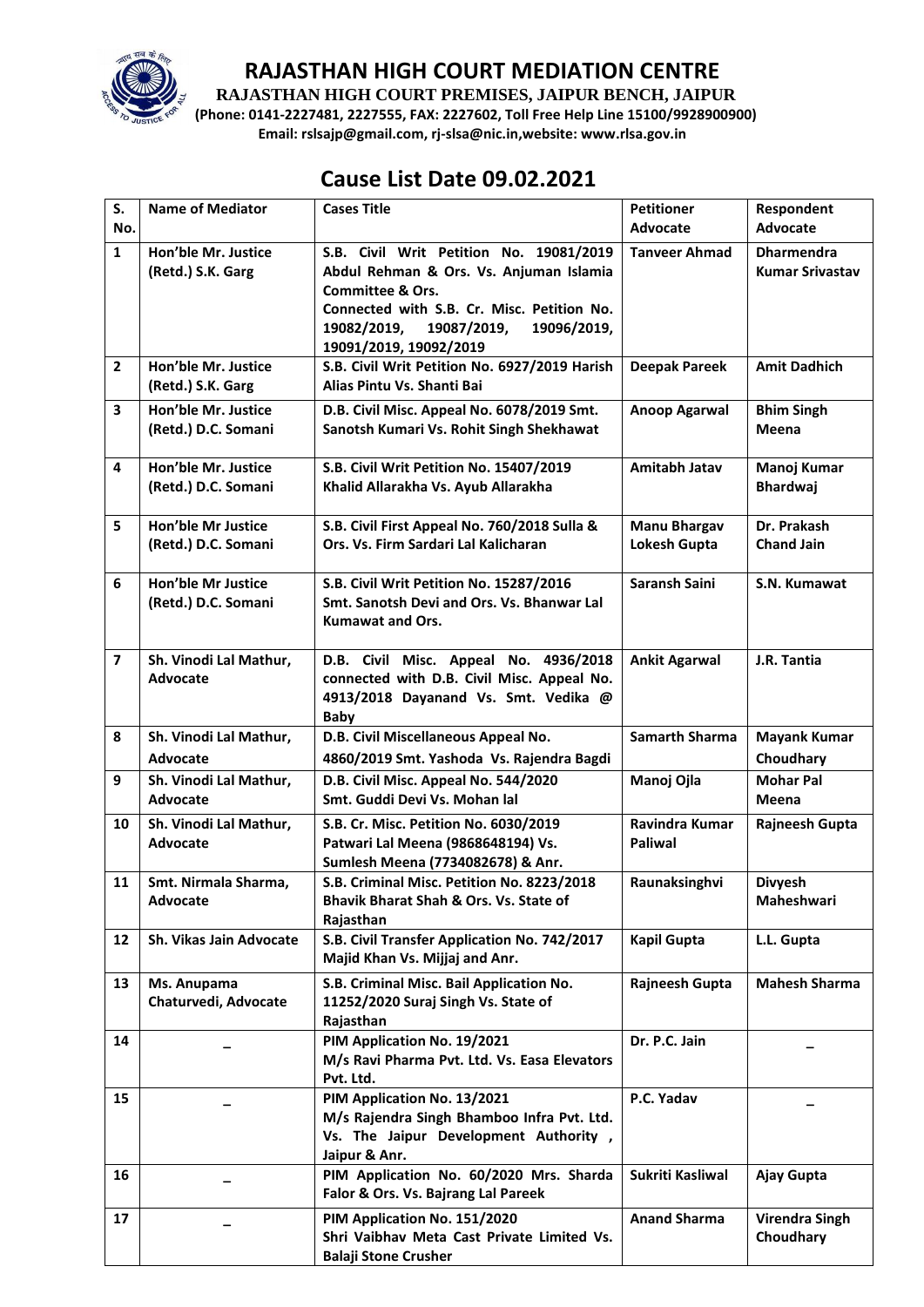

**RAJASTHAN HIGH COURT PREMISES, JAIPUR BENCH, JAIPUR**

**(Phone: 0141-2227481, 2227555, FAX: 2227602, Toll Free Help Line 15100/9928900900) Email: rslsajp@gmail.com, rj-slsa@nic.in,website: www.rlsa.gov.in**

| 18 | $\overline{\phantom{0}}$ | PIM Application No. 14/2021<br>M/s Airen Metals Pvt. Ltd. Vs.<br>M/s<br>Ramkrishna Electricals Ltd. & Anr. | Ajay Agarwal        | $\overline{\phantom{0}}$ |
|----|--------------------------|------------------------------------------------------------------------------------------------------------|---------------------|--------------------------|
| 19 |                          | PIM Application No. 86/2020 Pelikan Dossier                                                                | <b>Anand Sharma</b> | Virendra Singh           |
|    |                          | Pvt. Ltd. Vs. Autolite (India) Ltd. & Anr.                                                                 |                     | Rathore                  |

**Learned Advocates are requested to get such matters referred to Mediation Centre, which in their opinion can be mutually settled by the parties on persuasion by trained Mediators, especially the matters arising out of matrimonial/ family disputes – divorce petitions, maintenance, custody of children, suit for injunction and/or declaration, partition, specific performance, recovery of possession, money suits, disputes between the landlord and tenant, Negotiable Instruments Act, Company matters and the matters of like nature. Learned Advocates may also provide the list of such cases to the Registrar (Judicial) Rajasthan High Court, Bench at Jaipur.** 

**By Order**  $\overline{\phantom{a}}$  **By Order**  $\overline{\phantom{a}}$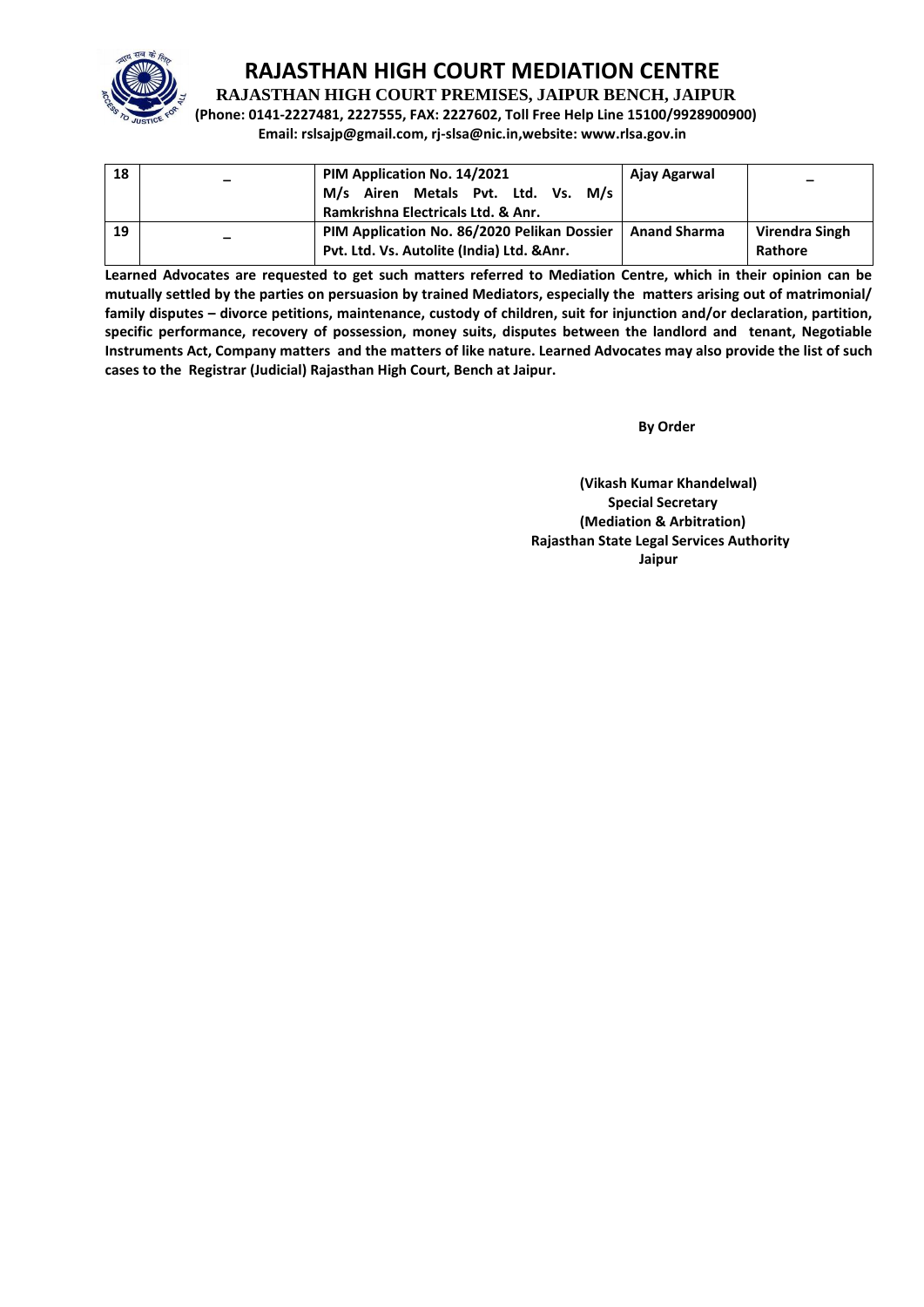

**RAJASTHAN HIGH COURT PREMISES, JAIPUR BENCH, JAIPUR**

**(Phone: 0141-2227481, 2227555, FAX: 2227602, Toll Free Help Line 15100/9928900900) Email: rslsajp@gmail.com, rj-slsa@nic.in,website: www.rlsa.gov.in**

# **Cause List Date 10.02.2021**

| S.<br>No.               | <b>Name of Mediator</b>                     | <b>Cases Title</b>                                                                                                                                        | <b>Petitioner</b><br><b>Advocate</b> | Respondent<br>Advocate                      |
|-------------------------|---------------------------------------------|-----------------------------------------------------------------------------------------------------------------------------------------------------------|--------------------------------------|---------------------------------------------|
| $\mathbf{1}$            | Sh. Suresh pareek,<br><b>Sr. Advocate</b>   | D.B. Civil Misc. Appeal No. 4621/2018<br><b>Gambheer Singh Vs. Machhala</b>                                                                               | Rajneesh Gupta                       | S.K. Beniwal                                |
| $\overline{2}$          | Smt. Madhuri Singh<br><b>Advocate</b>       | D.B. Civil Misc. Appeal No. 2255/2018<br>Aaditya Chauhan Vs. Namrata Singh                                                                                | Rajneesh Gupta                       | Rajendra Singh<br><b>Tanwar</b>             |
| 3                       | Smt. Sumati Bishnoi,<br>Advocate            | D.B. Civil Misc. Appeal No. 3979/2019<br>NehaKhandelwal Vs. Saurabh Gupta                                                                                 | <b>Kunal Kant</b><br>Rawat           | <b>Deepak</b><br>Chauhan                    |
| 4                       | Smt. Sumati Bishnoi,<br><b>Advocate</b>     | D.B. Civil Misc. Appeal No. 5981/2019 Manju<br><b>Vs. Vinod Kumar</b>                                                                                     | <b>Vijay Poonia</b>                  | <b>Jitendra</b><br><b>Shekhawat</b>         |
| 5                       | <b>Sh. Arvind Kumar</b><br>Pareek, Advocate | D.B. Civil Miscellaneous Appeal No.<br>1027/2020 Smt. Priyanka Meena Vs. Shri<br>Deepak Taaji                                                             |                                      | L.L. Gupta                                  |
| 6                       | <b>Sh. Arvind Kumar</b><br>Pareek, Advocate | D.B. Civil Misc. Appeal No. 893/2019 Jagdish<br>Dadhich Vs Shilpa                                                                                         | Virendra Kumar<br>Dave               | Sonia Shandilya                             |
| $\overline{\mathbf{z}}$ | <b>Sh. Arvind Kumar</b><br>Pareek, Advocate | D.B. Civil Misc. Appeal No. 4620/2019<br>Surendra Kumar Vs. Smt. Anju Bhatt                                                                               | <b>None</b>                          | <b>Himmat Singh</b><br><b>Bikarwar</b>      |
| 8                       | Sh. Sageer Ahammed,<br><b>Advocate</b>      | D.B. Civil Miscellaneous Appeal No.<br>3009/2019 Ashok Kumar Vs. Smt. Indrawati                                                                           | <b>Krishan Singh</b><br>Rawat        | <b>Harendra Singh</b>                       |
| 9                       | Sh. Sageer Ahammed,<br>Advocate             | S.B. Criminal Misc. Petition No. 2944/2020<br>Dr. Shirish Mandawat Vs. State of Rajasthan                                                                 | Kapil Prakash<br><b>Mathur</b>       | <b>Anurag Shukla</b>                        |
| 10                      | Sh. Manish Kumawat,<br><b>Advocate</b>      | D.B. Civil Miscellaneous Appeal No.<br>3407/2019 Amzad Khan Vs. Soniya Khan                                                                               |                                      | Naqvi Sehban<br>Najib Sahiba                |
| 11                      | Sh.Manish Kumawat,<br>Advocate              | D.B. Civil Misc. Appeal No. 1719/2015<br>Connected with D.B. Civil Misc. Appeal No.<br>1718/2015 Smt. Pooja Choudhary Vs. Vivek<br>Choudhary              | <b>Biri Singh</b><br>Sinsinwar       | <b>Ashvin Garg</b>                          |
| 12                      | Sh. S.P. Mathur,<br><b>Advocate</b>         | S.B. Civil Writ Petition No. 398/2020 Nishee<br><b>Dixit Vs Vishwanath Dixit</b>                                                                          | <b>Himanshu</b><br><b>Sharma</b>     | Mahendra<br>Sandilya                        |
| 13                      | Sh. S.P. Mathur,<br>Advocate                | S.B. Civil Transfer Application No. 63/2020<br>Smt. Rashida Vs. Mohammad Shakeel<br>Chauhan connected with S.B. Civil Transfer<br>Application No. 46/2020 | Satyam<br>Khandelwal                 | <b>Tapeshwar Pal</b><br><b>Singh Parmar</b> |
| 14                      | Sh. S.P. Mathur,<br><b>Advocate</b>         | D.B. Civil Misc. Appeal No. 4611/2019<br>Manhori Devi Vs. Sharbati Devi                                                                                   | <b>Sumit</b><br>Khandelwal           | <b>Vijay Pathak</b>                         |
| 15                      | Sh. Ashwani Chobisa,<br>Advocate            | D.B. Civil Misc. Appeal No. 1143/2020<br>Rajesh Gulati Vs. Smt. Rakhi                                                                                     | Girish<br>Khandelwal                 | <b>Vipul Jain</b>                           |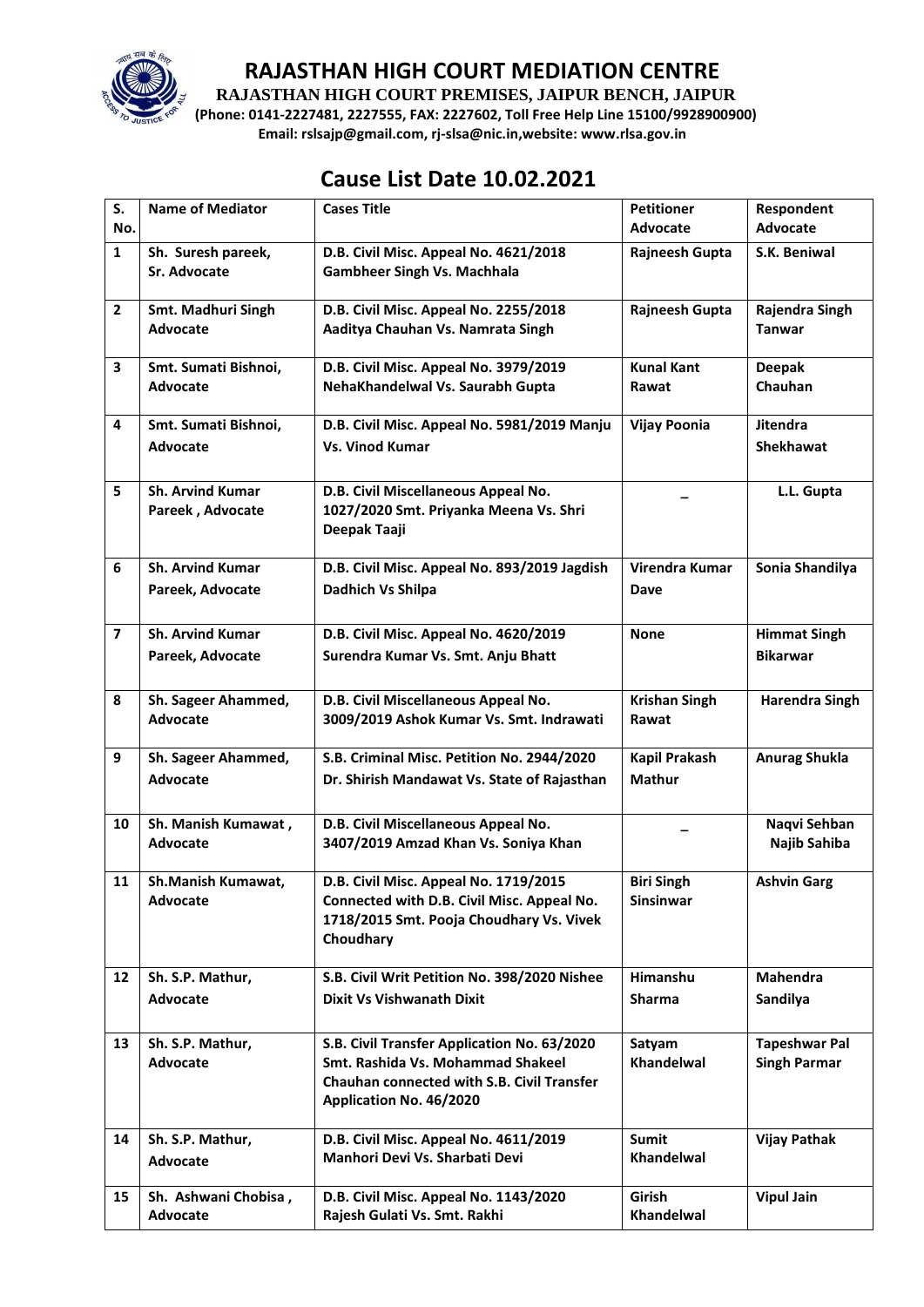

**RAJASTHAN HIGH COURT PREMISES, JAIPUR BENCH, JAIPUR**

**(Phone: 0141-2227481, 2227555, FAX: 2227602, Toll Free Help Line 15100/9928900900) Email: rslsajp@gmail.com, rj-slsa@nic.in,website: www.rlsa.gov.in**

| 16 | Smt. Sumati Bishnoi,<br>Advocate | D.B. Civil Misc. Appeal No. 1330/2015<br>GayatriKumariMeena Vs. MordhwajMeena | <b>Amit Dadhich</b>  | <b>Shailesh Prakash</b><br>Sharma / |
|----|----------------------------------|-------------------------------------------------------------------------------|----------------------|-------------------------------------|
|    |                                  |                                                                               |                      | <b>Ganesh Gupta</b>                 |
| 17 | Sh. Sudesh Bansal,               | D.B. Civil Misc. Appeal No. 1872/2020                                         | <b>Poonam Chand</b>  | Chandra                             |
|    | Advocate                         | Vikram Khemchandani Vs. Smt. Mamta                                            | <b>Bhandari</b>      | Shekhar                             |
|    |                                  | Khemchandani                                                                  |                      |                                     |
| 18 | <b>Sh. Ashok Sharma</b>          | S.B. Civil Misc. Appeal No. 2595/2017                                         | I. R. Saini          | Aniruddha                           |
|    | Advocate                         | Harigyan Vs. SAG Infotech Pvt. Ltd.                                           |                      | Sharma /                            |
|    |                                  |                                                                               |                      | <b>B.R. Vashishtha</b>              |
| 19 | Sh. Rajendra Singh               | S.B. Civil Transfer Application No. 46/2019                                   | <b>Mahesh Sharma</b> | <b>Dhoop Singh</b>                  |
|    | Shekhawat, Advocate              | Vikram Gaur Vs. Smt. Kaveri Gaur                                              |                      | Poonia                              |

**Learned Advocates are requested to get such matters referred to Mediation Centre, which in their opinion can be mutually settled by the parties on persuasion by trained Mediators, especially the matters arising out of matrimonial/ family disputes – divorce petitions, maintenance, custody of children, suit for injunction and/or declaration, partition, specific performance, recovery of possession, money suits, disputes between the landlord and tenant, Negotiable Instruments Act, Company matters and the matters of like nature. Learned Advocates may also provide the list of such cases to the Registrar (Judicial) Rajasthan High Court, Bench at Jaipur.** 

 **By Order**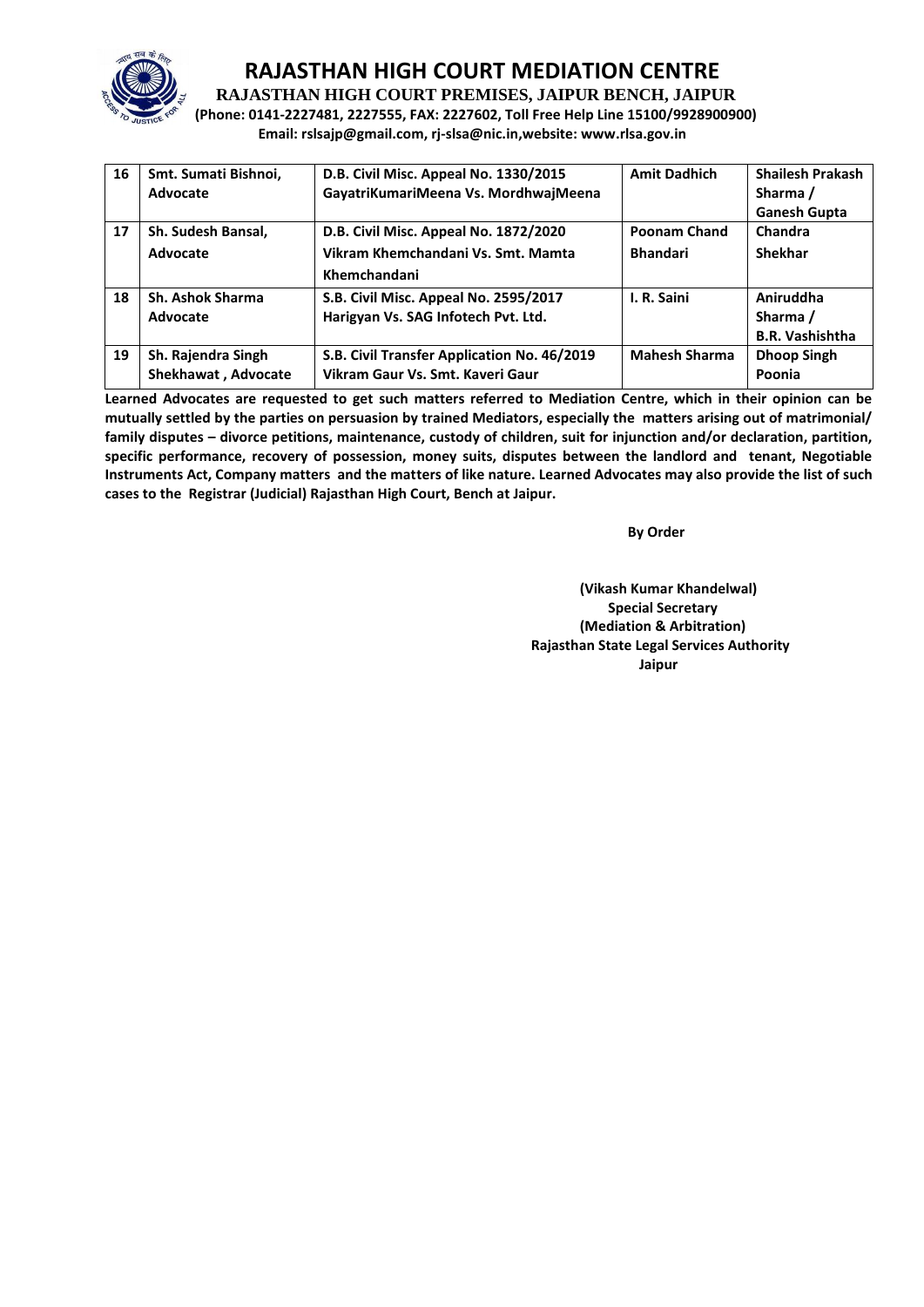

**RAJASTHAN HIGH COURT PREMISES, JAIPUR BENCH, JAIPUR**

**(Phone: 0141-2227481, 2227555, FAX: 2227602, Toll Free Help Line 15100/9928900900) Email: rslsajp@gmail.com, rj-slsa@nic.in,website: www.rlsa.gov.in**

# **Cause List Date 11.02.2021**

| S.<br>No.               | <b>Name of Mediator</b>                         | <b>Cases Title</b>                                                                                                     | <b>Petitioner</b><br>Advocate                                               | Respondent<br>Advocate                |
|-------------------------|-------------------------------------------------|------------------------------------------------------------------------------------------------------------------------|-----------------------------------------------------------------------------|---------------------------------------|
| $\mathbf{1}$            | Hon'ble Mr Justice<br>(Retd.) J.K. Ranka        | S.B. Civil Revision Petition No. 08/2018<br>Naveen & Anr. Vs. Soni Devi                                                | <b>Deepak Pareek</b>                                                        | Sushil Pujari                         |
| $\overline{2}$          | Hon'bleMr. Justice<br>(Retd.) J.K. Ranka        | D.B. Civil Misc. Appeal No. 3249/2019<br>NeetuRajora Vs. Rajesh Pahadia                                                | S.S. Rathore                                                                | <b>Ankit Agarwal</b>                  |
| $\mathbf{3}$            | <b>Hon'ble Mr Justice</b><br>(Retd.) J.K. Ranka | D.B. Civil Misc. Appeal No. 5335/2016<br>Rahul Soni Vs. Smt. Nikita @ Naina                                            | J.K. Singhi,<br>Sr. Advocate/<br>Narendra S.<br><b>Bhati</b>                | Vijay<br>Choudhary,<br>N.C. Choudhary |
| 4                       | Hon'ble Mr. Justice<br>(Retd.) B.L. Sharma      | D.B. Civil Misc. Appeal No. 4361/2019<br>Akansha Shukla Vs. Manan Shukla                                               | <b>Biri Singh</b><br><b>Sinsinwar</b>                                       | K.K. Sharma                           |
| 5                       | Hon'ble Mr. Justice<br>(Retd.) B.L. Sharma      | D.B. Civil Misc. Appeal No. 3049/2019<br>Naresh Kumar Vs. Smt. Reeta                                                   | <b>Dharmendra</b><br><b>Kumar Srivastav</b><br>/ Sumit<br><b>Khandelwal</b> | <b>Abdul Kalam</b>                    |
| 6                       | Hon'ble Mr. Justice<br>(Retd.) D.C. Somani      | D.B. Civil Miscellaneous Appeal No.<br>190/2020 Bhanwar Singh Vs. Smt. Praveen<br><b>Shekhawat</b>                     | Ms. Anita<br>Agarwal /<br>Laxmi Kant<br><b>Tailor</b>                       | <b>Vivek</b><br>Choudhary             |
| $\overline{\mathbf{z}}$ | Sh. Sudesh Bansal,<br><b>Advocate</b>           | D.B. Civil Misc. Appeal No. 5097/2019<br>Smt. Farida Bano Vs. Abdul Salam                                              | <b>Syed Saddat Ali</b>                                                      | <b>Surendra</b><br><b>Sharma</b>      |
| 8                       | Sh. Sudesh Bansal,<br>Advocate                  | S.B. Civil Misc. Appeal No. 4447/2019<br>Navdeep Alias Shivam Vs. Har Khas                                             | <b>Prem Kumar</b><br><b>Sharma</b>                                          | Jai Praksh Gupta                      |
| 9                       | Sh. Suneet Awasthi,<br>Advocate                 | D.B. Civil Misc. Appeal no. 2258/2019<br>Jitendra Yadav Vs. Leela Bai                                                  | <b>Deepak</b><br>Chouhan                                                    | <b>Brahma Prakash</b>                 |
| 10                      | Sh. Suneet Awasthi,<br><b>Advocate</b>          | D.B. Civil Misc. Appeal No. 4055/2019<br>Smt. Meenakshi Vs. Jaiprakash                                                 | Girraj Prasad<br>Gadhwal                                                    | <b>Dinesh Singh</b>                   |
| 11                      | Sh. Vinodi Lal Mathur,<br><b>Advocate</b>       | S.B. Criminal Revision Petition No.<br>1703/2019 Pradeep Kumar Rajwanshi Vs.<br><b>Ritu Chauhan</b>                    | Sandeep Jain                                                                | <b>Ajay Singh</b><br>Yaduvanshi       |
| 12                      | Sh. J.P. Gupta, Advocate                        | D.B. Civil Misc. Appeal No. 1038/2020<br>Rohit Verma Vs. Smt. Krishna                                                  | Rajendra Singh<br><b>Tanwar</b>                                             | <b>Mukesh Sharma</b>                  |
| 13                      | Ms. Alka Bhatnagar,<br>Advocate                 | D.B. Civil Misc. Appeal No. 4650/2019<br>Sumeer Sanchora Vs. Smt. Charul Bala                                          | <b>Shailesh Prakash</b><br>Sharma                                           | <b>Gopal Singh</b><br><b>Bareth</b>   |
| 14                      | Sh. Basant Singh<br>Chhaba, Advocate            | D.B. Civil Miscellaneous Appeal No.<br>1598/2020 Dinesh Sharma Vs. Smt. Gargi<br><b>Sharma</b>                         | Anita Agarwal/<br><b>Hemang</b><br>Kumawat                                  | <b>Govind Rawat</b>                   |
| 15                      | Sh. Alok Garg,<br>Advocate                      | D.B. Civil Misc. Appeal No. 5798/2018<br>Shri Mohammad Hanif Vs. Reshma Bano                                           | <b>Bharat Singh</b>                                                         | <b>Shiv Shankar</b><br>Choudhary      |
| 16                      |                                                 | PIM Application No. 18/2021<br>Union Bank of India Vs. Shrinath Enterprises<br>& Anr.                                  | Pawan Kumar<br><b>Sharma</b>                                                |                                       |
| 17                      |                                                 | PIM Application No. 03/2021<br>Canara Bank Vs. M/s Shree Paras Packing<br>Solution Pvt. Ltd. & Anr.                    | <b>Alok Garg</b>                                                            |                                       |
| 18                      |                                                 | PIM Application No. 144/2020<br>Shri Vaibhay Meta Cast Private Limited Vs.<br>Shaardatech Machine Industries Pvt. Ltd. | <b>Anand Sharma</b>                                                         | Sanjeev Kumar                         |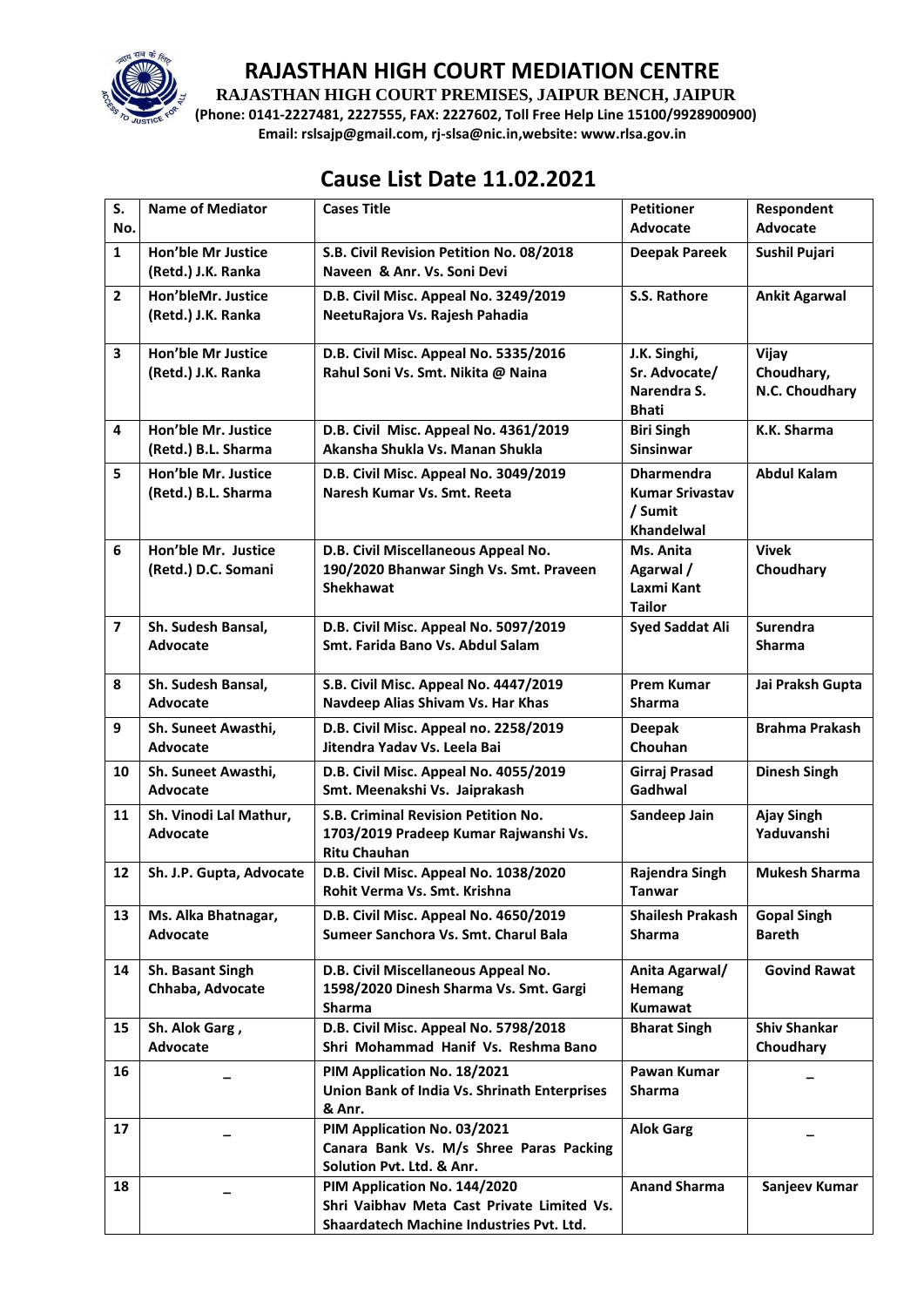

**RAJASTHAN HIGH COURT PREMISES, JAIPUR BENCH, JAIPUR**

**(Phone: 0141-2227481, 2227555, FAX: 2227602, Toll Free Help Line 15100/9928900900) Email: rslsajp@gmail.com, rj-slsa@nic.in,website: www.rlsa.gov.in**

| 19 | PIM Application No. 156/2020<br>Sanjay Phophalia Vs. Gordhan Das<br>Maheshwari                    | <b>Sh. Alok Garg</b>         | Nikhil Jain              |
|----|---------------------------------------------------------------------------------------------------|------------------------------|--------------------------|
| 20 | PIM Application No. 148/2020<br>Union Bank of India Vs. M/s Rajshree<br><b>Readymade Garments</b> | Pawan Kumar<br><b>Sharma</b> | $\overline{\phantom{m}}$ |

**Learned Advocates are requested to get such matters referred to Mediation Centre, which in their opinion can be mutually settled by the parties on persuasion by trained Mediators, especially the matters arising out of matrimonial/ family disputes – divorce petitions, maintenance, custody of children, suit for injunction and/or declaration, partition, specific performance, recovery of possession, money suits, disputes between the landlord and tenant, Negotiable Instruments Act, Company matters and the matters of like nature. Learned Advocates may also provide the list of such cases to the Registrar (Judicial) Rajasthan High Court, Bench at Jaipur.** 

 **By Order**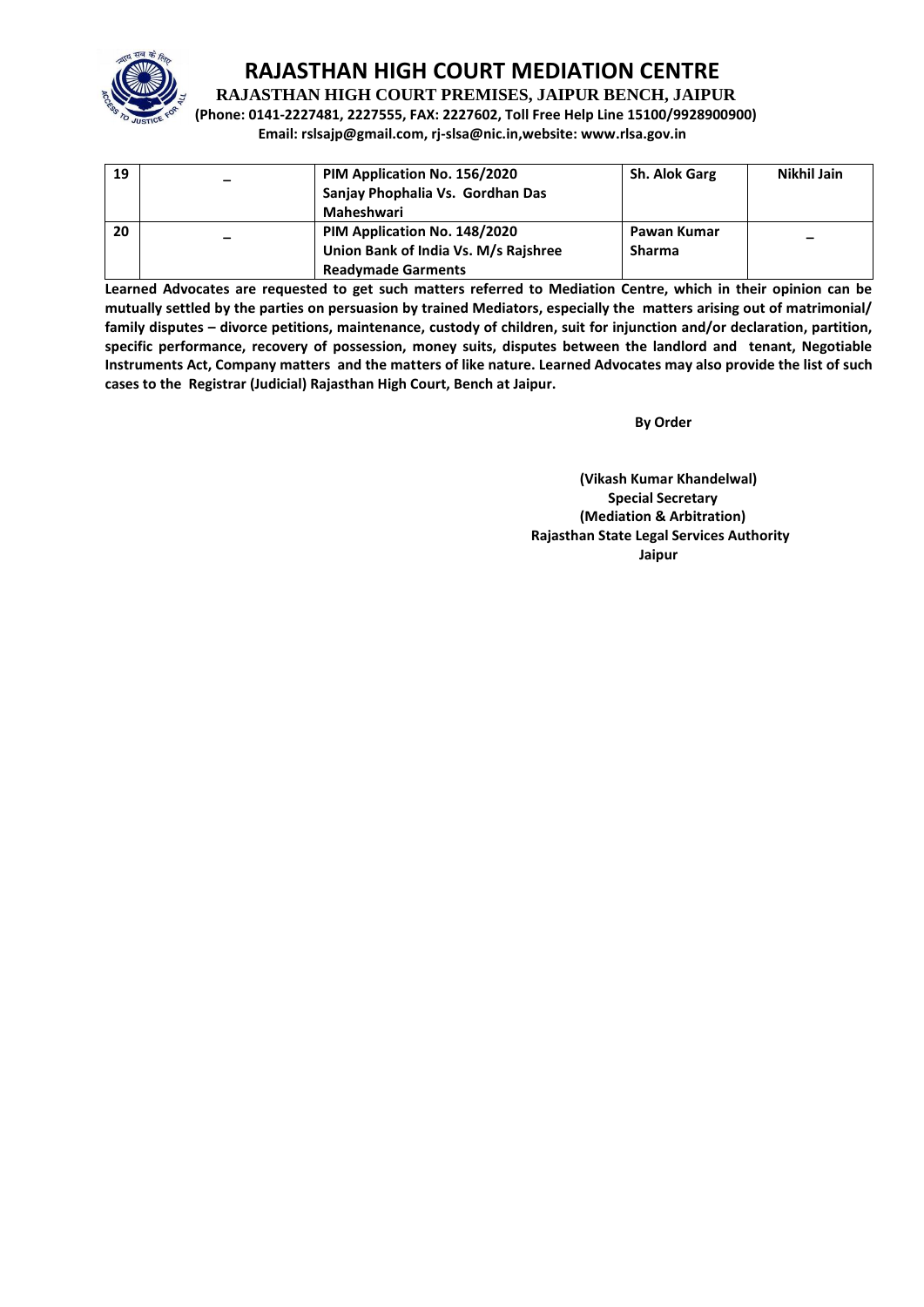

**RAJASTHAN HIGH COURT PREMISES, JAIPUR BENCH, JAIPUR**

**(Phone: 0141-2227481, 2227555, FAX: 2227602, Toll Free Help Line 15100/9928900900) Email: rslsajp@gmail.com, rj-slsa@nic.in,website: www.rlsa.gov.in**

## **Cause List Date 12.02.2021**

| S.                      | <b>Name of Mediator</b>                    | <b>Cases Title</b>                                                                                                                                                                | <b>Petitioner</b>                     | Respondent                          |
|-------------------------|--------------------------------------------|-----------------------------------------------------------------------------------------------------------------------------------------------------------------------------------|---------------------------------------|-------------------------------------|
| No.                     |                                            |                                                                                                                                                                                   | <b>Advocate</b>                       | Advocate                            |
| $\mathbf{1}$            | Hon'ble Mr. Justice<br>(Retd.) Guman Singh | D.B. Civil Misc. Appeal No. 2699/2018<br>connected with D.B. Civil Misc. Appeal no.<br>2709/2018 Prashant Sharma Vs. Smt. Sunita                                                  | Manoj Kumar<br><b>Bhardwaj</b>        | Vishwajeet<br>Mantri                |
| $\overline{2}$          | Sh. Usman Ali Khan,<br>RHJS (Retd.)        | <b>Criminal</b><br><b>Revision</b><br><b>Petition</b><br>S.B.<br>No.<br>1833/2018 Lokesh<br>Kumar<br>Prajapat<br>Vs.<br>Santosh Prajapat                                          | <b>Ankit Jain</b>                     | Rekha Tahlani                       |
| 3                       | Ms. Chandra Kanta<br>Gupta, RHJS (Retd.)   | S.B. Civil Misc. Appeal No. 5213/2019 &<br>5214/2019 Priyanka Devi Vs. Vikas Sharma                                                                                               | <b>Kapil Gupta</b>                    | Dr. Mithlesh<br><b>Kumar</b>        |
| $\overline{\mathbf{4}}$ | Ms. Chandra Kanta<br>Gupta, RHJS (Retd.)   | D.B. Civil Misc. Appeal No. 5470/2019 Smt.<br>Babita Vs. Ashok Kumar Meena                                                                                                        | <b>Rahul Sharma</b><br>Rajneesh Gupta | Ajay Gadhwal<br>Kapil Gupta         |
| 5                       | Dr. Y.C. Sharma,<br>Advocate               | D.B. Civil Miscellaneous Appeal No.<br>782/2020 Jitendra Kumar Soni Vs. Poonam<br>@ Anju                                                                                          | Mohd. Zubeir                          | Ms. Sweety<br>Mishra                |
| 6                       | Dr. Y.C. Sharma,<br><b>Advocate</b>        | D.B. Civil Misc. Appeal No. 2327/2014<br>Dr. Praveen Kulshreshtha Vs. Smt. Neelam<br>Kulshreshtha connected with D.B. Civil Misc.<br>Appeal No. 2331/2014                         | Abhi Goyal                            |                                     |
| $\overline{\mathbf{z}}$ | Sh. Bhuvnesh Sharma,<br><b>Advocate</b>    | S.B. Civil First Appeal No. 1232/2019<br>Babu Lal Sharma Vs. Buddhiprakash                                                                                                        | <b>Deepak Pareek</b>                  | Sudarshan<br>Kumar laddha           |
| 8                       | Sh. Bhuvnesh Sharma                        | D.B. Civil Misc. Appeal No. 6411/2019<br>Neha Jain Vs. Neeraj Kala                                                                                                                | R.P. Vijay                            | Rajendra Singh<br><b>Tanwar</b>     |
| 9                       | Sh. Swaraj Sharma,<br><b>Advocate</b>      | D.B. Civil Misc. Appeal No. 3181/2017<br>Bhupendra Kumar Saini Vs. Smt. Anjali                                                                                                    | Priya Rastogi                         | <b>Vinod Pathak</b>                 |
| 10                      | Sh. Swaraj Sharma,<br>Advocate             | D.B. Civil Misc. Appeal No. 5870/2018<br>Digamber Singh Vs. Meera                                                                                                                 | <b>Aniket Sharma</b>                  | Yogesh<br>Choudhary                 |
| 11                      | Sh. Swaraj Sharma<br><b>Advocate</b>       | S.B. Criminal Revision Petition No. 287/2020<br>Neha Choudhary Vs. Arun Singh                                                                                                     | J.K.<br>Moochandani                   | <b>Vinod Kumar</b><br><b>Sharma</b> |
| 12                      | Sh. Hari Kishan Sharma,<br><b>Advocate</b> | S.B. Cr. Misc. Bail Application No. 3264/2020<br>Smt. Neha&Anr. Vs. State of Rajasthan<br>connected with S.B. CRLMB No. 3814/2020,<br>CRLMB No. 3955/2020, CRLMB No.<br>3996/2020 | Ravi Kumar<br><b>Kasliwal</b>         | <b>Ashvin Garg</b>                  |
| 13                      | Sh. Ajay Kumar Bajpai,<br>Advocate         | D.B. C.M.A. No. 753/2019 Anil Pareek Vs.<br>Smt. Jyoti Pareek                                                                                                                     | <b>Vijay Dutt</b><br><b>Sharma</b>    | Narendra Kumar<br><b>Mishra</b>     |
| 14                      | Sh. Shashi Bhusan<br>Gupta, Advocate       | D.B. Civil Misc. Appeal No. 5136/2019 Ram<br>Sahai Kushwah Vs Mamta Kushwah                                                                                                       | Manoj Kumar<br><b>Bhardwaj</b>        | Jai<br>Prakash<br>Gupta             |
| 15                      | Sh. Pankaj Gupta,<br>Advocate              | S.B. Criminal Misc. Petition No. 5003/2020<br>Devpriya Gautam Vs. State of Rajasthan                                                                                              | <b>Ashindra</b><br>Gautam             | Rajendra Prasad<br>Gautam           |